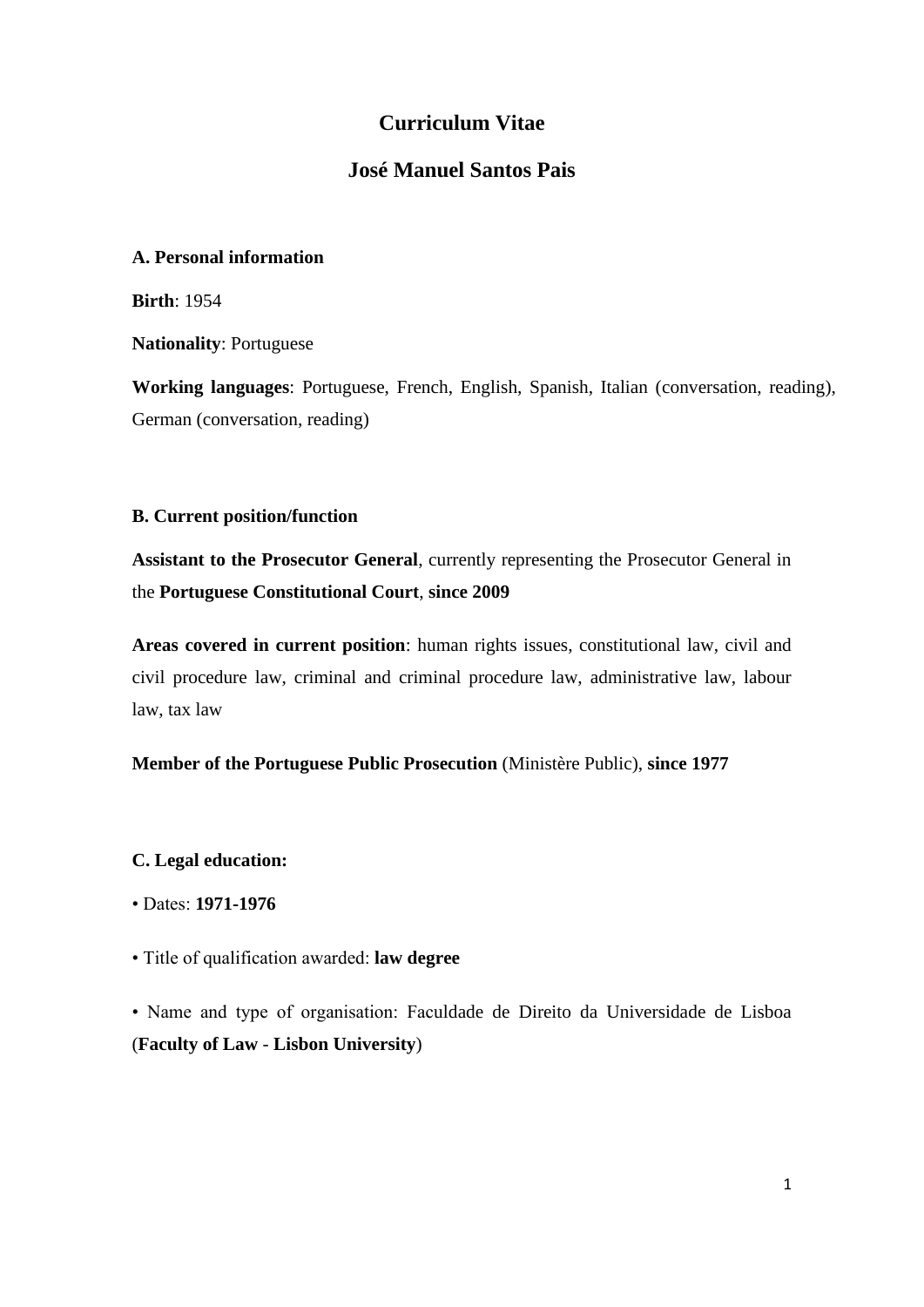# **D. Former activities carried out within the Portuguese Public Prosecution Department**

#### **D.1. Legal Counsellor to the Minister of Culture (2006-2009)**

#### **• Main activities:**

(i) elaboration of legal opinions on Portuguese legislation concerning the activity of the Ministry of Culture;

(ii) elaboration of replies to judicial authorities, namely administrative courts, in cases concerning the Ministry of Culture;

(iii) analysis of complaints lodged by civil servants belonging to the Ministry of Culture.

# **D.2. Head of the Documentation and Comparative Law Office of the Prosecutor-General's Office (November 1978-February 2003)**

#### **• Main activities:**

(i) assisting Portuguese experts in the field of cooperation with international organizations (Council of Europe, United Nations, European Union, Hague Conference on Private International Law, Unidroit, etc.);

(ii) dissemination of information on human rights issues (concerning the Council of Europe and the United Nations) among members of the legal professions, as well as the general public, not only in Portugal but also in Portuguese speaking countries, namely through the setting up of a specialized website, covering human rights issues and the activity of human rights treaty bodies [\(http://gddc.ministeriopublico.pt/pagina/direitos-humanos?menu=direitos-humanos\)](http://gddc.ministeriopublico.pt/pagina/direitos-humanos?menu=direitos-humanos)

(iii) cooperation with Portuguese Speaking Countries in the field of law;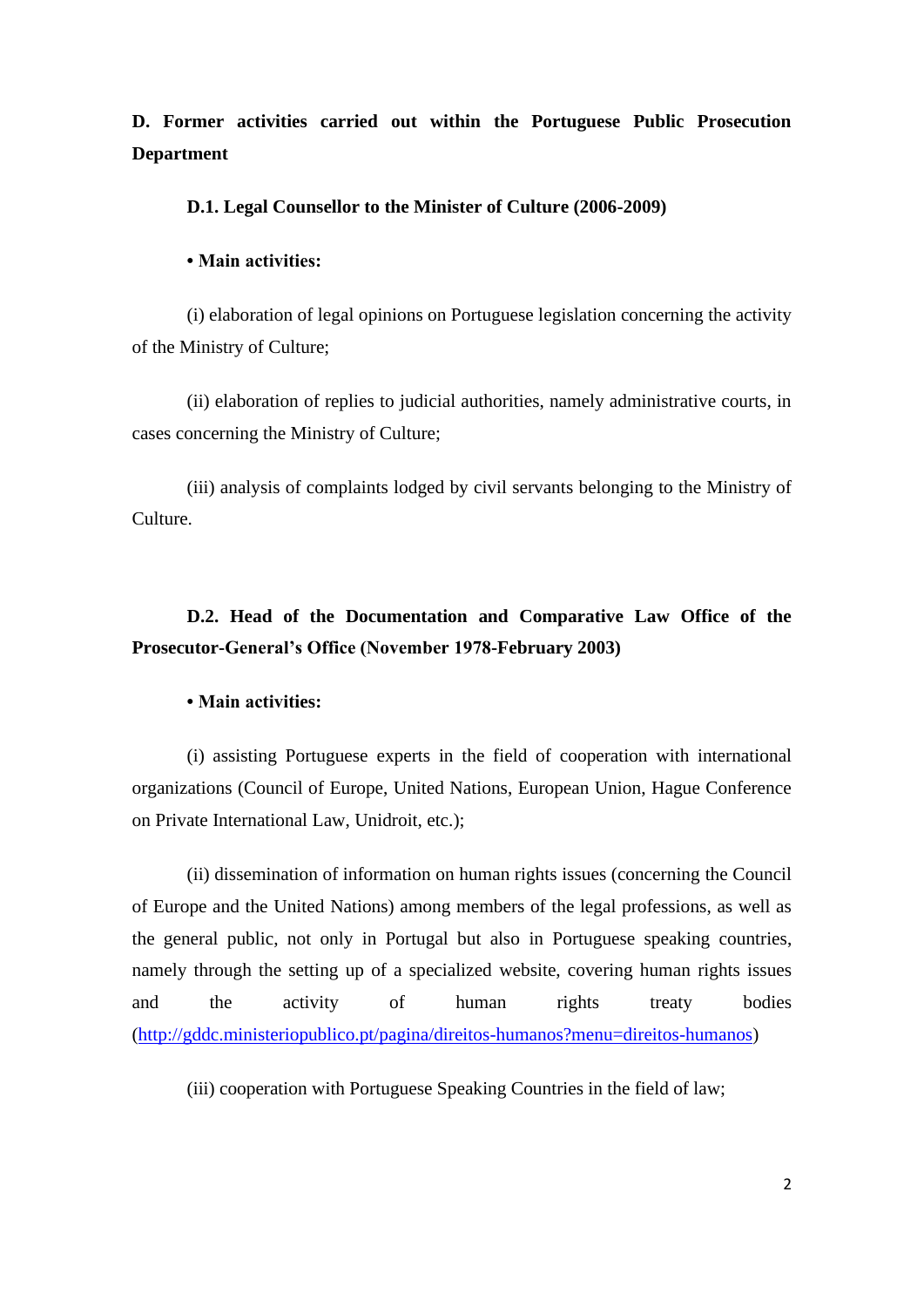(iv) setting up of a specialized library on international law, human rights, comparative law, law of the European Union and foreign law;

(v) preparation, since 1979, of several national reports, addressed to human rights treaty bodies and later participation, namely as head of Portuguese delegations, in the discussion of these reports before such bodies (UN Convention against torture, International Covenant on Civil and Political Rights, International Covenant on Economic, Social and Cultural Rights, UN Convention on the Rights of the Child, etc.).

## **E. Activities carried outside the Public Prosecution Department in Portugal**

**E.1. Bureau for International, European and Cooperation Affairs, Ministry of Justice (**February 2003 – February 2006)

• **Position held**: Director

#### • **Main activities**:

(i) co-ordination of the participation of the Portuguese Ministry of Justice in the activities of several international organisations (Council of Europe, European Union, United Nations, Hague Conference on Private International, Unidroit, etc.);

(ii) co-ordination of the activity of cooperation, in the field of law, with Portuguese speaking countries;

(iii) involvement in the activities of the **European Judicial Network**, as well as in the activity leading to the setting up of the **Ibero-american Judicial Network** and the **Lusophone Judicial Network.**

#### **F. Consultative Council of European Prosecutors (CCPE) (Council of Europe)**

Member of CCPE since 2014